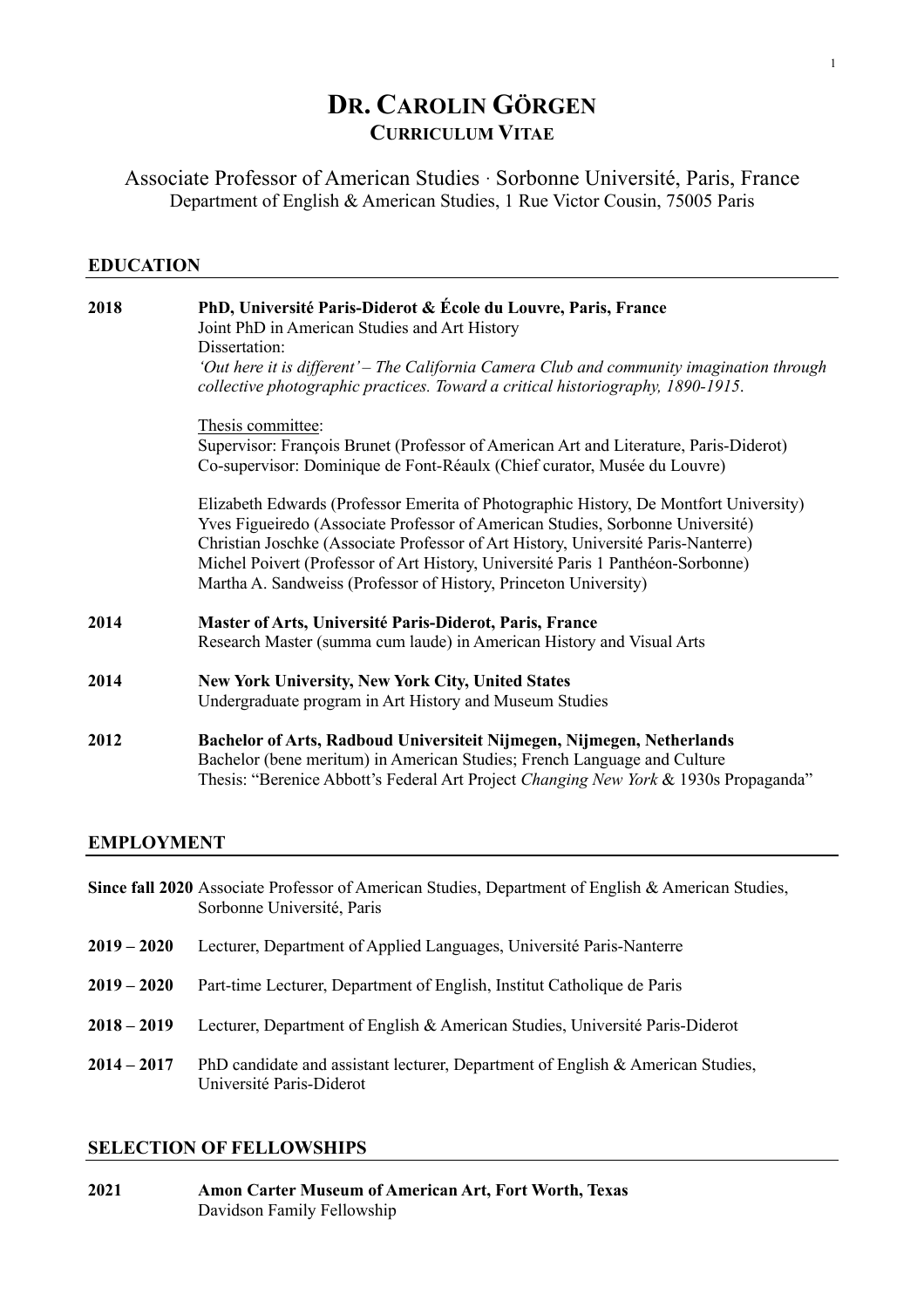| 2021          | Beinecke Library Rare Book & Manuscript Collection, Yale University<br>Archibald Hanna, Jr. Fellowship in American History             |
|---------------|----------------------------------------------------------------------------------------------------------------------------------------|
| $2020 - 2021$ | Terra Foundation for American Art & Institut National d'Histoire de l'Art, Paris<br>Postdoctoral Fellowship in American Art [declined] |
| 2019          | The Huntington Library, Art Museum & Botanical Gardens, San Marino, California<br>Short-term fellowship                                |
| 2019          | Peter E. Palmquist Memorial Fund for Historical Photographic Research by the<br><b>Humboldt Area Foundation, Bayside, California</b>   |
| 2017          | <b>Terra Foundation for American Art: Summer Residency, Giverny, France</b>                                                            |
| 2016          | Terra Foundation for American Art: Three-month travel grant to the U.S.                                                                |

### **SELECTION OF PUBLICATIONS**

#### **Book Chapters**

**2021** "Toward a 'History of Uses' – Photographic Dissemination in the early twentieth-century American West," in *Factuality and Uses of Early Photography* (Edited volume by German Archeological Institute & Harrassowitz Verlag). Forthcoming.

## **Peer-reviewed Articles**

| 2021                   | Interfaces - Image Text Language, no. 43 "Vernacular Ways"<br>"Everyday Photography? Politicizing 'vernacular' photo albums of the San Francisco<br>Earthquake and Fire of 1906"                                                                  |
|------------------------|---------------------------------------------------------------------------------------------------------------------------------------------------------------------------------------------------------------------------------------------------|
| 2019                   | <i>Interfaces – Image Text Language</i> , no. 41 "Images/Memories"<br>"San Francisco on a thousand plates' – New perspectives on photo-historical research around<br>1900 through the lens of the California Camera Club"                         |
| 2019                   | Journal of the LUCAS Graduate Conference (Leiden University), no. 7<br>"Bring your Camera' – The Western American landscape through California Camera Club<br>practice in the early 1900s"                                                        |
| 2018                   | Transbordeur – Photographie Histoire Société, no. 2,<br>"Des cendres à la nouvelle métropole. Le California Camera Club et la reconstruction<br>photographique de San Francisco au lendemain du tremblement de terre et de l'incendie de<br>1906" |
| <b>Reviews</b><br>2020 | Transatlantica – American Studies Journal, no. 2   2019<br>Alan C. Braddock & Karl Kusserow, Nature's Nation. American Art and the Environment<br>(Yale University Press and Princeton University Art Museum, 2018)                               |
| 2020                   | Photographica, no. 1<br>Mattie Boom, Everyone a Photographer – The Rise of Amateur Photography in the<br>Netherlands, 1880-1940 (Rijksmuseum Amsterdam, 2019)                                                                                     |
|                        | François Brunet, The Birth of the Idea of Photography (MIT Press, 2019)                                                                                                                                                                           |